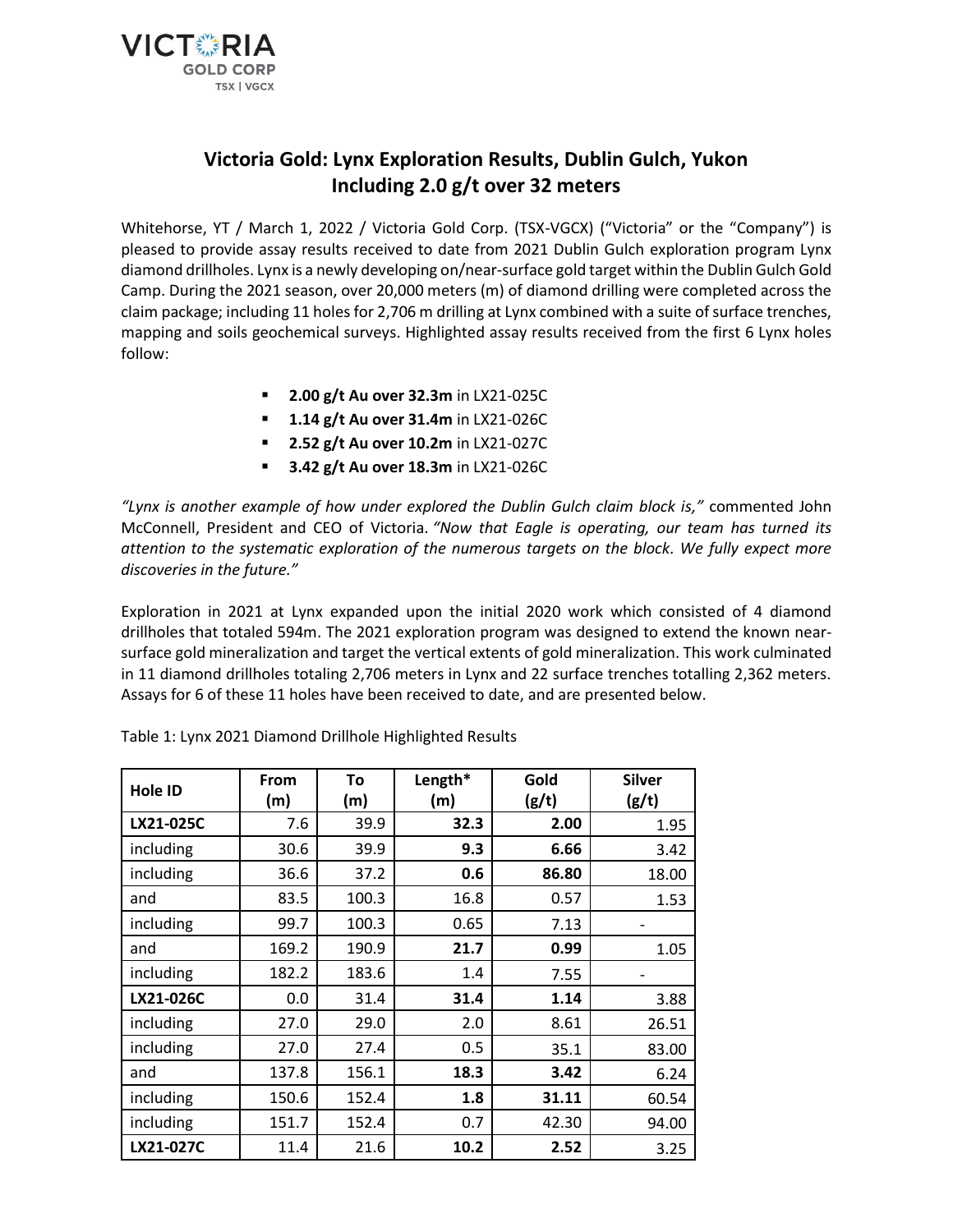| Hole ID       | From  | To    | Length* | Gold  | <b>Silver</b> |
|---------------|-------|-------|---------|-------|---------------|
|               | (m)   | (m)   | (m)     | (g/t) | (g/t)         |
| including     | 17.2  | 18.6  | 1.4     | 14.80 | 3.00          |
| and           | 126.0 | 167.1 | 41.1    | 0.44  | 1.62          |
| including     | 149.5 | 167.1 | 17.5    | 0.61  | 2.44          |
| including     | 150.4 | 150.9 | 0.5     | 5.22  |               |
| and including | 160.7 | 167.1 | 6.4     | 1.18  | 5.00          |
| LX21-028C     | 30.9  | 340.7 | 309.7   | 0.30  | 1.75          |
| including     | 30.9  | 31.9  | 1.0     | 2.65  | 28.00         |
| including     | 81.0  | 133.1 | 52.1    | 0.70  | 3.26          |
| with          | 81.0  | 81.5  | 0.5     | 14.70 | 45.00         |
| and           | 106.5 | 133.1 | 26.6    | 1.06  | 4.59          |
| including     | 109.8 | 111.3 | 1.4     | 10.90 | 48.00         |
| and including | 125.5 | 133.1 | 7.6     | 1.37  | 4.28          |
| with          | 132.6 | 133.1 | 0.5     | 16.70 | 14.00         |
| and           | 193.0 | 233.3 | 40.2    | 0.45  | 1.03          |
| including     | 193.0 | 193.9 | 0.8     | 7.54  | 1.00          |
| and           | 258.5 | 259.0 | 0.5     | 6.03  | 19.00         |
| and           | 282.1 | 327.3 | 45.2    | 0.47  | 1.75          |
| including     | 282.1 | 282.6 | 0.4     | 13.60 | 9.00          |
| and           | 314.3 | 327.3 | 13.0    | 0.61  | 3.25          |
| LX21-029C     | 35.0  | 55.0  | 20.0    | 0.57  | 1.20          |
| and           | 134.0 | 152.0 | 18.0    | 1.41  | 2.60          |
| including     | 135.2 | 135.9 | 0.7     | 32.2  | 28.00         |
| and           | 220.5 | 228.5 | 8.0     | 2.16  | 5.24          |
| including     | 222.3 | 222.9 | 0.6     | 15.20 | 25.00         |
| LX21-030C     | 64.0  | 85.9  | 21.8    | 0.92  | 1.86          |
| including     | 64.0  | 67.1  | 3.1     | 4.04  | 5.69          |
| including     | 64.0  | 64.5  | 0.5     | 17.40 | 21.00         |
| and including | 85.4  | 85.9  | 0.5     | 12.90 | 9.00          |

\*True widths are estimated to be approximately 90% of drilled lengths

A set of drill sections and plan maps to accompany these Lynx drillholes, along with drill collar data, will be made available on the company website [\(www.vgcx.com\)](http://www.vgcx.com/).

# About Lynx:

Lynx is located centrally in the Dublin Gulch claim block, approximately five kilometers southwest of Raven, the main target of Victoria's 2021 exploration campaign, and is centered on a 400 by 700 meter elliptical exposure of Cretaceous granodiorite stock that intrudes overlying metasedimentary Proterozoic Hyland Group and Devonian-Mississippian Keno Hill Quartzite Formations. The Lynx target exhibits similar characteristics to Victoria Gold's Nugget and Raven exploration targets and has seen limited exploration by previous operators including a preliminary drilling/trenching campaign in 1997 that received follow-up drill testing in 2004. Since then, the target has remained unexplored and has never been assessed within the framework of Victoria's intrusion related mineralization model.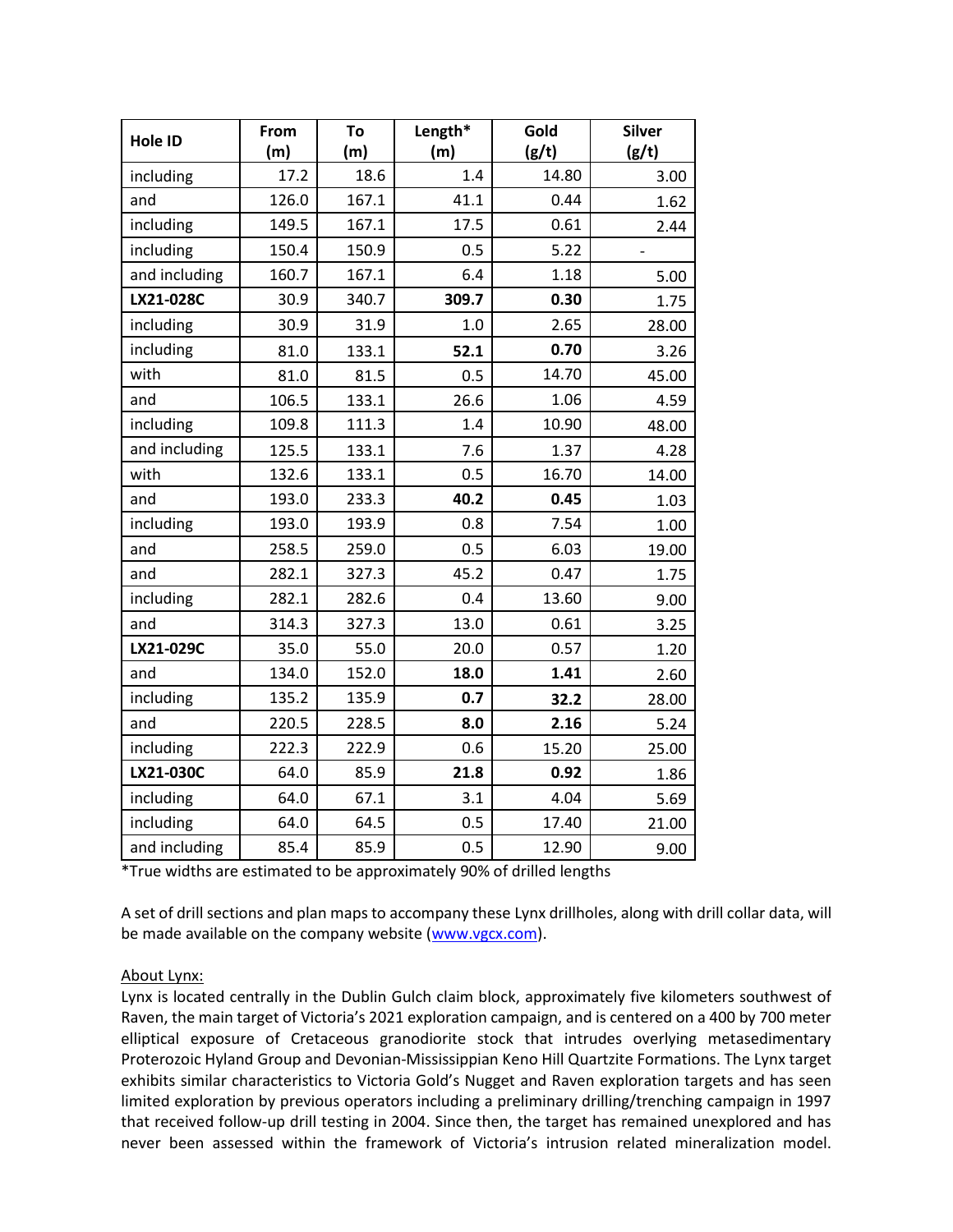Mineralization at the Lynx target now extends over a strike length of 600m and remains open to both the east, west, and at depth.

2021 diamond drilling results were designed to extend the previous historic drillholes by targeting the intrusive-metasedimentary contacts and structures mapped in newly constructed surface trenches. Exposures opened during the trench programs returned strongly anomalous scorodite, bismuth and siderite related sulphide veins within predominantly altered granodiorite lithologies. The style of mineralization and attitude of veins are strikingly similar to those previously noted at the Olive and Raven Zones.

### **Analytical Method**

All exploration drill core from the Dublin Gulch 2021 programs were analyzed at SGS Canada Inc. of Burnaby, B.C. utilizing the GE\_ICP40Q12, 34-element analytical package with GE\_FAA50V5 50-gram fire assay with gravimetric finish for gold on all samples. All core samples were split at Victoria's exploration facilities and shipped to SGS Canada Inc.'s Whitehorse preparation facility. There, samples were sorted and crushed to appropriate particle size (coarse crush) and representatively split to a smaller size (250 grams) for shipment to SGS Canada Inc.'s Burnaby analytical laboratory facilities. A comprehensive system of standards, blanks and field duplicates was implemented for the 2021 exploration campaign and is monitored as chemical assay data become available.

### **Qualified Person**

The technical content of this news release has been reviewed and approved by Paul D. Gray, P.Geo., as the "Qualified Person" as defined in National Instrument 43-101 - *Standards of Disclosure for Mineral Projects.*

# **About the Dublin Gulch Property**

Victoria Gold's 100%-owned Dublin Gulch gold property (the "Property") is situated in central Yukon Territory, Canada, approximately 375 kilometers north of the capital city of Whitehorse, and approximately 85 kilometers from the town of Mayo. The Property is accessible by road year round, and is located within Yukon Energy's electrical grid.

The Property covers an area of approximately 555 square kilometers, and is the site of the Company's Eagle and Olive Gold Deposits. The Eagle Gold Mine is Yukon's newest operating gold mine. The Eagle and Olive deposits include Proven and Probable Reserves of 3.3 million ounces of gold from 155 million tonnes of ore with a grade of 0.65 grams of gold per tonne, as outlined in a National Instrument 43-101 Technical Report for the Eagle Gold Mine dated December 3, 2019. The Mineral Resource under National Instrument 43-101 – *Standards of Disclosure for Mineral Projects* ("NI 43-101") for the Eagle and Olive deposits has been estimated to host 227 million tonnes averaging 0.67 grams of gold per tonne, containing 4.7 million ounces of gold in the "Measured and Indicated" category, inclusive of Proven and Probable Reserves, and a further 28 million tonnes averaging 0.65 grams of gold per tonne, containing 0.6 million ounces of gold in the "Inferred" category.

# **Cautionary Language and Forward-Looking Statements**

This press release includes certain statements that may be deemed "forward-looking statements". Except for statements of historical fact relating to Victoria, information contained herein constitutes forward-looking information, including any information related to Victoria's strategy, plans or future financial or operating performance. Forward-looking information is characterized by words such as "plan", "expect", "budget", "target", "project", "intend", "believe", "anticipate", "estimate" and other similar words, or statements that certain events or conditions "may", "will", "could" or "should" occur, and includes any guidance and forecasts set out herein (including, but not limited to, production and